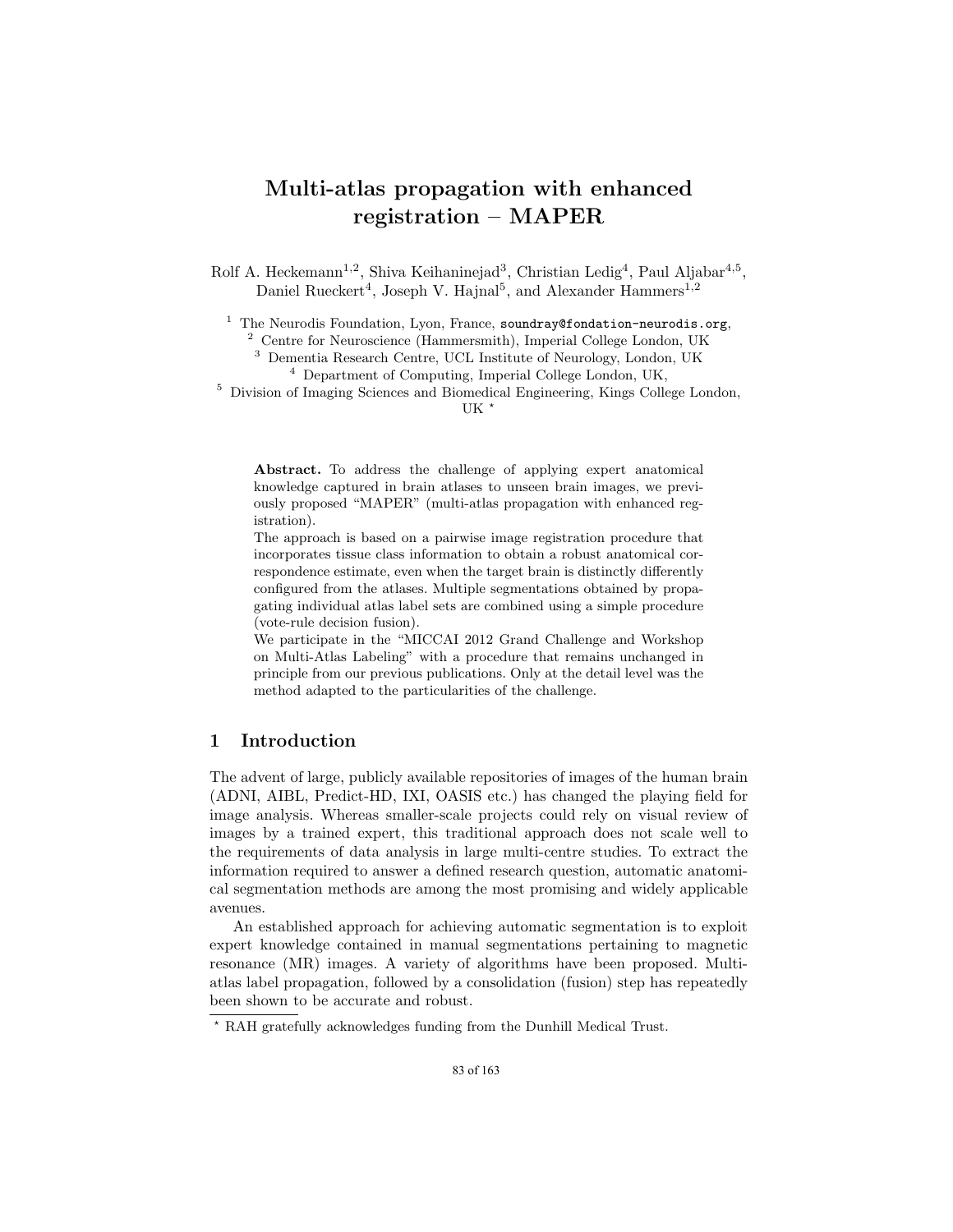We apply here a label propagation method where expert labels are warped into the target space using a geometric transformation determined through pairwise nonrigid image registration. To increase the robustness of the image registration step against large discrepancies that can arise from, e.g., atrophy, initial global and coarse transformations are calculated from pairs of tissue probability maps, rather than native T1 signal maps. Multiple segmentations resulting from processing multiple atlases with a single target set are consolidated in the space of the target using vote-rule decision fusion [1]. We previously described performance characteristics of the underlying multi-atlas method [2] and the tissue-probability based enhancement ("MAPER") [3]. MAPER-generated segmentations of the baseline and screening images acquired by ADNI are publicly available [4].

# 2 Method

### 2.1 Material

We downloaded the data for the "MICCAI 2012 Grand Challenge and Workshop on Multi-Atlas Labeling", consisting of 35 images in total, originating from the OASIS project (http://oasis-brains.org). T1-weighted images of 15 subjects had been labelled as training data and supplied with corresponding label sets, which had been generated by manual delineation of 138 regions<sup>1</sup>. Testing data consisted of 20 T1-weighted images of 16 subjects. Label sets for the testing data were hidden from the contestants.

### 2.2 Image registration

Probabilistic classification of intracranial voxels into tissue classes (grey matter, white matter, and cerebrospinal fluid) was performed on the atlas and target images. The partial volume estimates from the tissue classification were combined into a multispectral image volume, with each channel of the image representing a partial volume estimate for one of the three tissue classes. The atlas and target images were then aligned using affine and coarse nonrigid (20 mm control point spacing, CPS) registration. As a departure from our previous implementations, we did not use the summed cross-correlation as the similarity measure to maximize. Instead, we minimized Kulback-Leibler divergence across all channels of the multi-spectral image volume.

The resulting transformation was then used as a starting point for a more detailed registration (10, 5, and 2.5 mm CPS), where normalized mutual information (NMI) between the signal intensities of a T1 image pair is maximized. Displacements were applied to the atlas image via a lattice of control points and blended using B-spline basis functions [5]. At each resolution level, the output transformation of the previous stage was used as the starting point.

 $1$  Label sets were provided by Neuromorphometrics, Inc. (http://neuromorphometrics.com/) under academic subscription.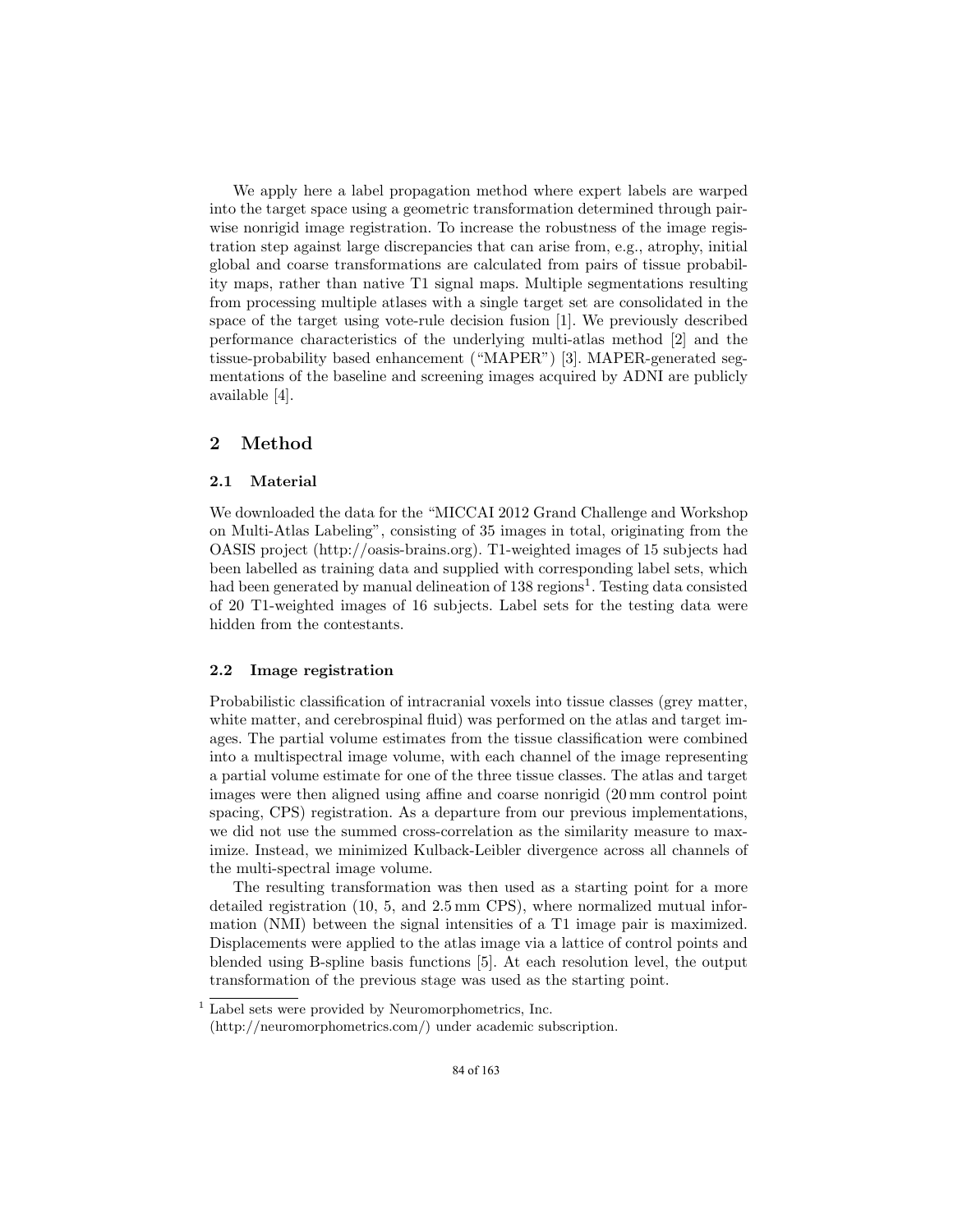#### 2.3 Label fusion

Each pairing of an atlas with a target set yields a label set that uniquely assigns an anatomical label to each target voxel. To consolidate these multiple label sets, the per-voxel modal value of all label assignments was chosen as the final unique assignment (vote-rule decision fusion [1]). In the case of multiple modes, the final label was chosen at random from the tied label values.

### 2.4 Parameter modifications

To generate tissue probability maps, we subsampled the input images to a resolution of  $2 \times 2 \times 2$  mm before applying FSL FAST. This led to an acceleration of the global and coarse registration steps without loss of accuracy.

### 2.5 Software toolkits

Tissue probability maps were obtained using FAST from the FSL suite [6] and combined using "fslmerge".

The tools used for affine ("reg\_aladin") and nonrigid ("reg\_f3d") registration were obtained from the Nifty Reg toolkit, an efficient implementation of B-spline warping [7].

Vote rule decision fusion was applied using "combineLabels" from IRTK (www.doc.ic.ac.uk/∼dr/software/).

# 3 Discussion

Its characteristics predestine the MAPER method for certain application scenarios. For example, using normalized mutual information as a similarity metric in the high-dimensional registration steps entails robustness against acquisition differences. MAPER is thus particularly suitable if atlas and target (training and testing) images have been acquired differently, ie. on different scanners, at different centres, or using different sequences. Using tissue probability maps for coarsely aligning atlas and target images relaxes the usually strict requirement that the atlas set be anatomically representative of the target set. Consequently, MAPER performs better than other approaches when target images with severe atrophy are to be segmented with atlases of young, healthy subjects [3]. Neither of these strengths is relevant in the Grand Challenge. Nevertheless, we participate with this method for two reasons. First, the enhancements have been developed with the stated objective of avoiding sacrifices of accuracy in "easy" application scenarios, so we expect its performance on the Grand Challenge data to be reasonable. Second, MAPER output can serve further development, both as a foundation and as a lower-bounds benchmark: for testing sophisticated segmentation combination strategies, it delivers individual segmentations, plus the result from vote-rule fusion to indicate the level of accuracy that any newly developed method should be able to beat. A separate entry to the Grand Challenge, provided by co-author CL, will use MAPER in this way.